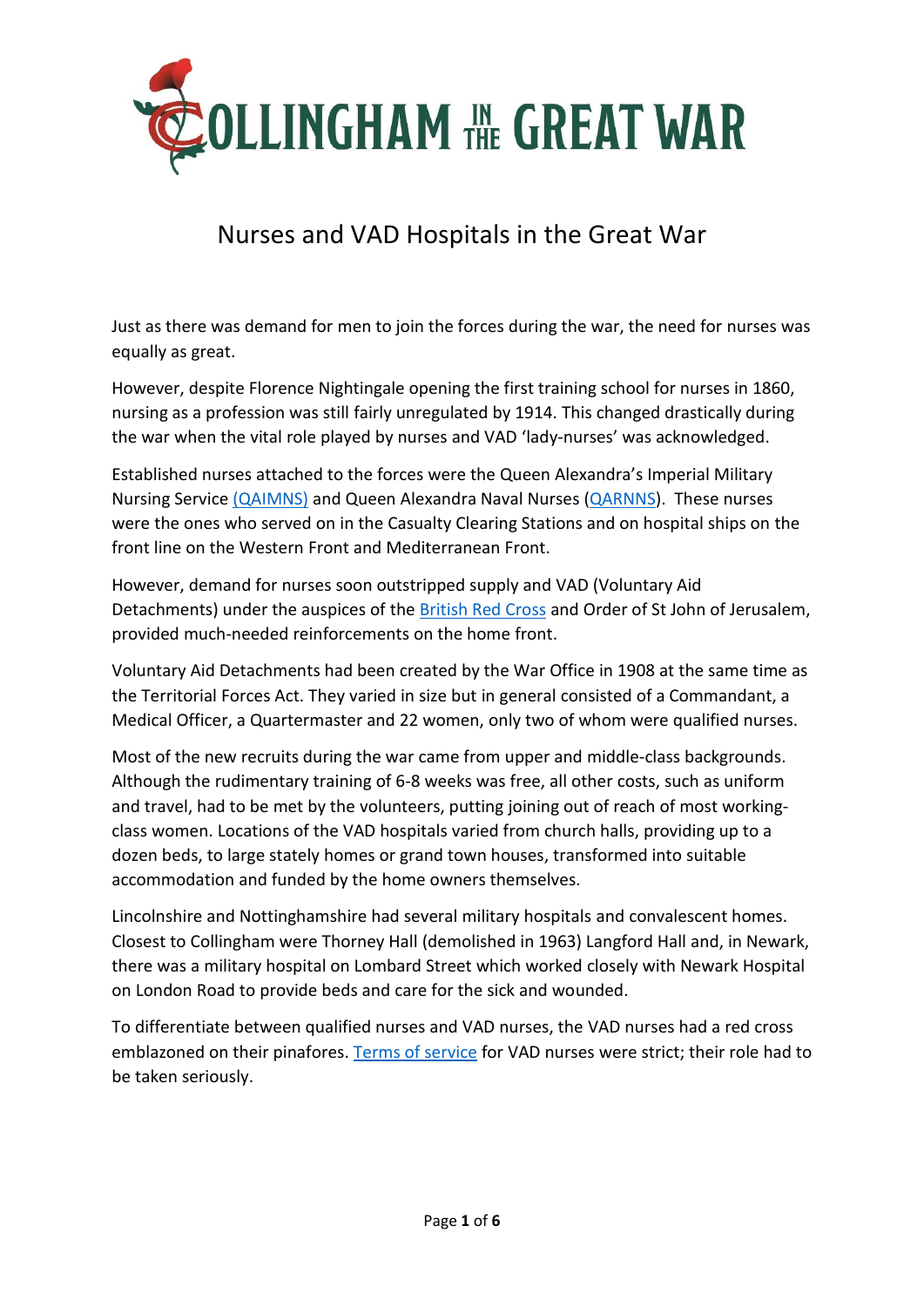It is unknown how many women from Collingham and Brough were either qualified nurses or British Red Cross volunteers.

Known names include sisters Nellie and Elisabeth Hunt who were professional nurses. Both began their training at Sheffield Royal Infirmary around 1911. It is thought their training was sponsored by an unknown benefactor in the village as they couldn't have afforded it otherwise.

Elisabeth joined the prestigious QARNNs (Queen Alexandra Naval Nurse) Reserve at Haslar in 1914. Sadly, she died aged 32 of complications following an appendectomy in 1917.



*Nellie Hunt in her nurse's uniform. She never married and lived at 28 The Green next to her parents.* 



photograph kindly supplied by J Stirland

VAD nurses included Dorothy Colton of South Scarle Hall, Clara and Alice Clarke of North Collingham and Kate Millns<sup>1</sup>. Tragically, Kate Millns of Bank House, High Street, Collingham, who was attached to the Lombard St hospital, died of the Spanish Flu in 1919 aged 25, along with her sister Monica and 9-month old niece, also called Kate. Kate's cousin, Harold Millns, was killed in the war (see The Fallen section).

**.** 

<sup>1</sup> See Frecknall p 135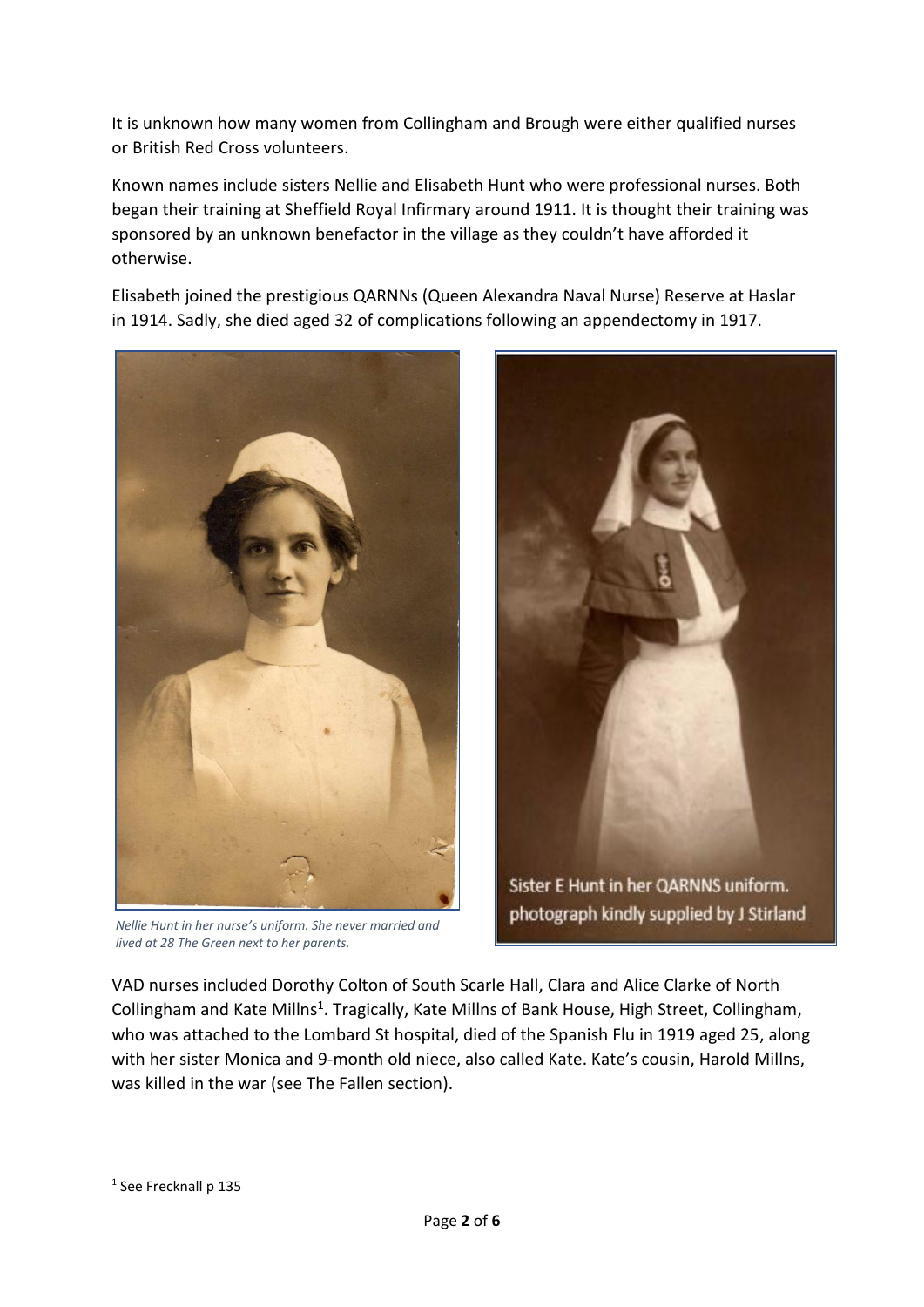

*Red Cross Nurses in an unknown VAD base. This post card is in Collingham and District Local History Society archives. The only clue is the name 'Alice' – possibly Alice Clarke (1893- 1978).* 



*Clara Clarke (1890- 1983) in VAD uniform. Photo c/o Mr B Douthwaite. Clara later became a dinner lady at the Girls and Infants' School. Her memoirs can be found in CDLHS Archives Ref: EF/AA/CLA*

Page **3** of **6**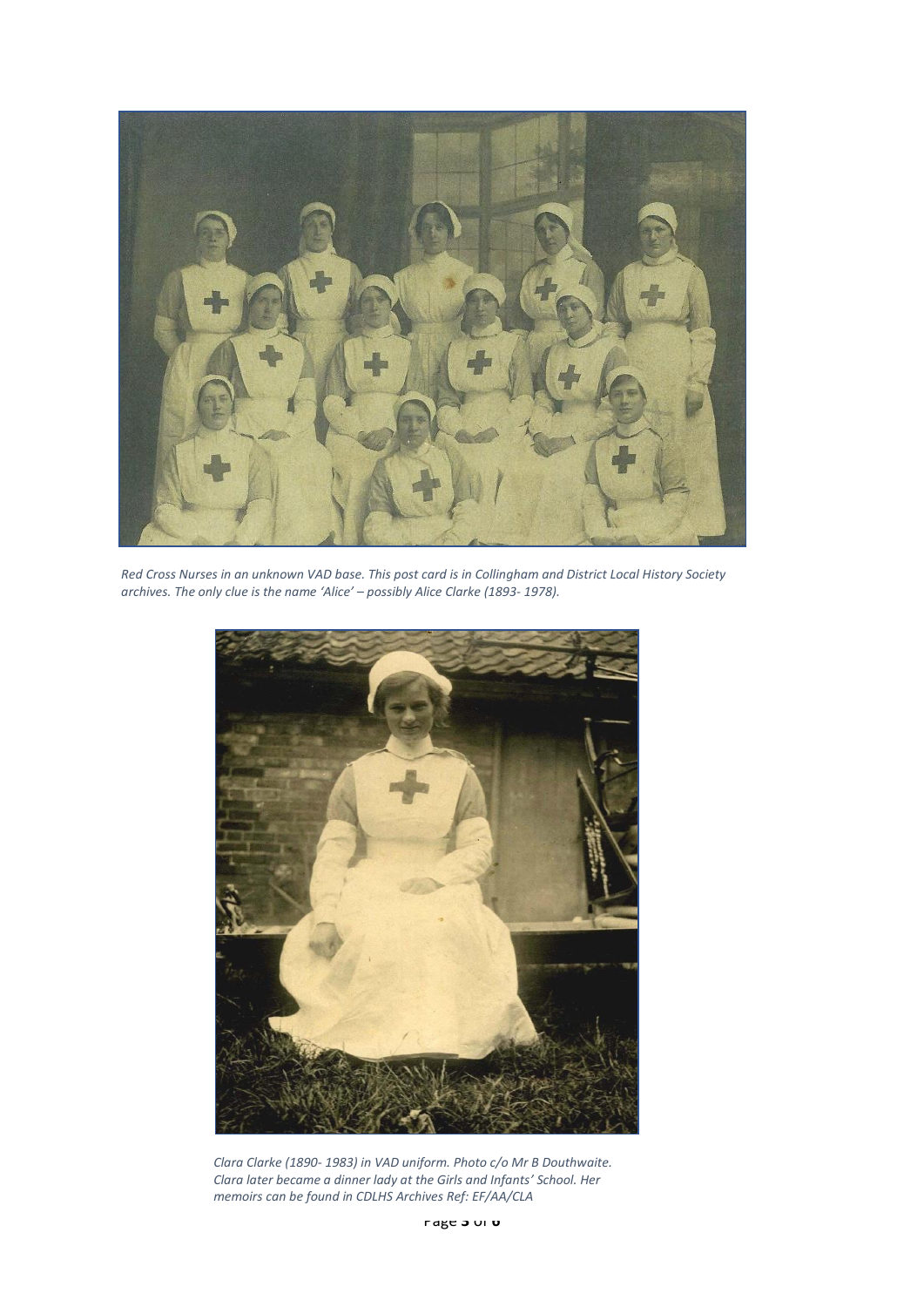Dorothy Colton (1895 – 1978)



*Dorothy Colton c 1917. Dorothy's mother, Minnie Colton (1864-1936, often opened South Scarle Hall's grounds to the wounded for recreation. It is not certain that the hall itself was used as a military hospital. Minnie's sister (Dorothy's aunt) Flora Hutchinson was Quartermaster at the Lombard Street detachment (see T Frecknall's book p 119). Dorothy's epaulette reads '44 Notts' indicating the detachment she served in. Photograph c/o Mrs Pat Pennington*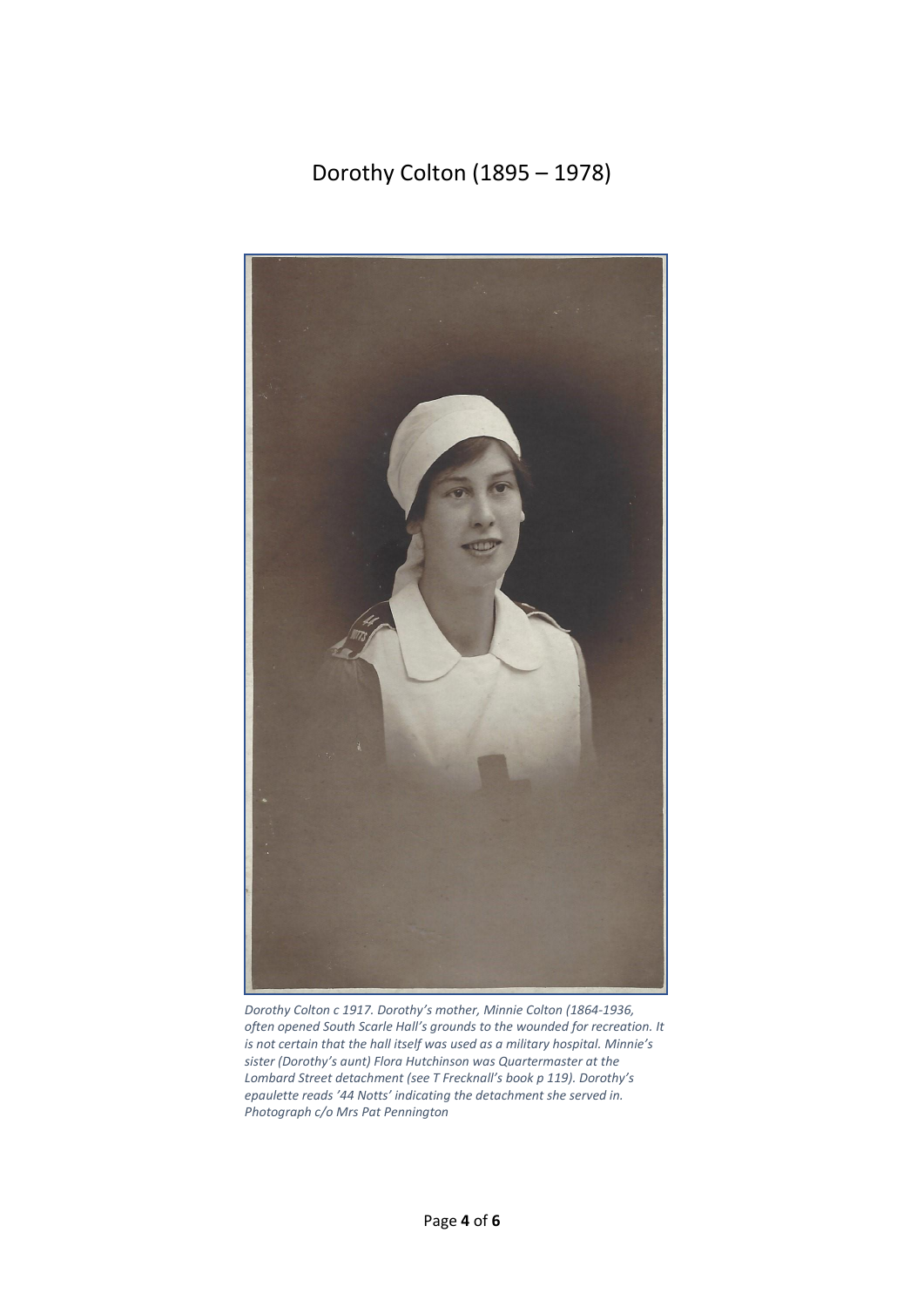### **Newark Hospital**

A useful resource in Newark Library is the Newark Hospital & Dispensary Account Reports 1906-1920 (Local Studies Reference Section). This lists the number of soldiers treated in the hospitals during the war.

*'In August the Board placed 20 beds at the disposal of the War Office for the reception of wounded soldiers 20 men, 8 English and 12 Belgians were received from the Lincoln Base Hospital and remained several weeks; on leaving they expressed their gratitude for the care and attention bestowed on them by the Medical and Nursing Staff, who were ably assisted by Members of the Voluntary Aid Detachment, to whom the Board offers its cordial thanks.'*

- Dated Feb 16<sup>th</sup> 1915 and signed by John Tidd Pratt, Vice-President



#### **Below: Chart Showing Number of Soldiers Admitted to Newark Hospital 1914-1918**

HP May 2018